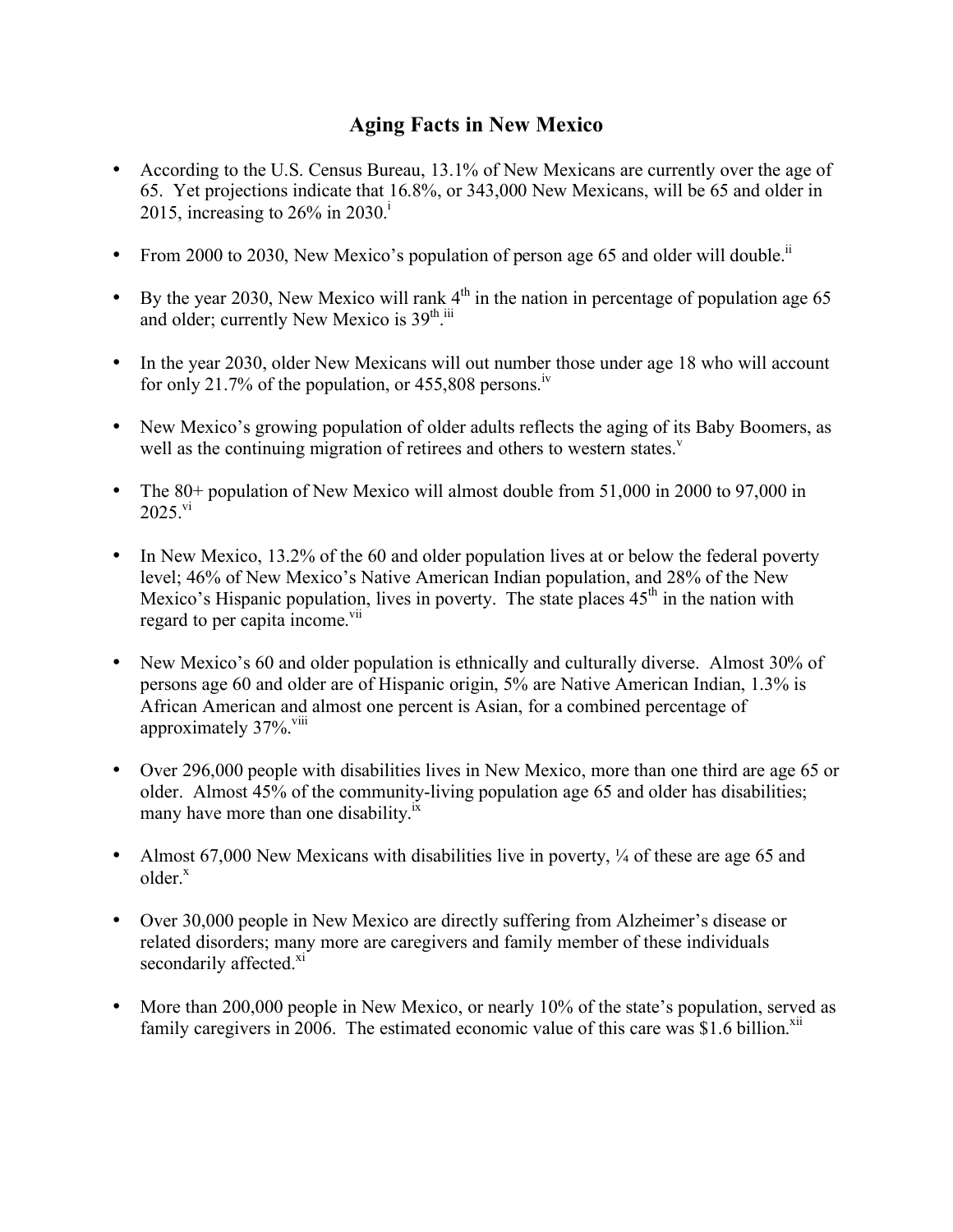- More than 46,000 grandparents in New Mexico are living with their grandchildren, almost 25,000 of whom are raising and solely responsible for their grandchildren; 31% of these grandparent-headed families are living in poverty.<sup>xiii</sup>
- Of adults between the ages of 55 and 64 in New Mexico, 13% reported frequent mental distress,  $16\%$  had diagnosed anxiety disorders, and  $23\%$  have a history of depression.<sup>xiv</sup>
- Over 13,000 person age 65 and older suffer from depression; depression is the foremost risk factor for suicide in older adults; people age 65 and older have the highest rates of suicide in the  $U.S.^{xy}$
- Substance abuse, including alcoholism, among adults age 60 and older is one of the fastest growing health problems in the nation. $x^{vi}$
- The problems of hunger and food insecurity in New Mexico are major. New Mexico ranks  $2<sup>nd</sup>$  in the nation in food insecurity and  $3<sup>rd</sup>$  in hunger. Nearly one in six New Mexicans are not sure they have enough money to buy food; almost 5% do not have enough to eat at least once during the month. Older adults comprise almost 10% of New Mexico's hungry. Over 240,000 people receive food stamps and many more are eligible.<sup> $xvi$ </sup>
- In the Albuquerque metropolitan region, more than 44,000 older adults are projected to have poor access to transit by 2015. In the greater Las Cruces metropolitan area, over 70% of seniors are projected to have poor access to transit by 2015, and in the Santa Fe region, 60% of older adults will lack adequate access.<sup>xviii</sup>
- In most counties in NM, elders cannot meet their basic living expenses if they live at the federal poverty level or the level of the average Social Security benefit. This is true of elders statewide, whether they rent or own a home. About 13% of NM's older adults live at or below the federal poverty level. Social Security is the only source of income for one out of four older adults in NM, the majority of who are women.<sup>xix</sup>
- The need for long-term care services can more than double an older adult's expenses, significantly increasing the income needed to meet basic needs. $<sup>xx</sup>$ </sup>

<sup>|&</sup>lt;br>i <sup>i</sup> The New Mexico Elder Economic Security Initiative

if New Mexico State Plan for Aging & Long-Term Services Department

iii New Mexico State Plan for Aging & Long-Term Services Department

iv New Mexico State Plan for Aging & Long-Term Services Department

<sup>&</sup>lt;sup>v</sup> New Mexico State Plan for Aging  $\&$  Long-Term Services Department

<sup>&</sup>lt;sup>vi</sup> New Mexico State Plan for Aging & Long-Term Services Department

vii New Mexico State Plan for Aging & Long-Term Services Department

viii New Mexico State Plan for Aging & Long-Term Services Department

<sup>&</sup>lt;sup>ix</sup> New Mexico State Plan for Aging  $\&$  Long-Term Services Department  $x$  New Mexico State Plan for Aging  $\&$  Long-Term Services Department

xi New Mexico State Plan for Aging & Long-Term Services Department

xii New Mexico State Plan for Aging & Long-Term Services Department